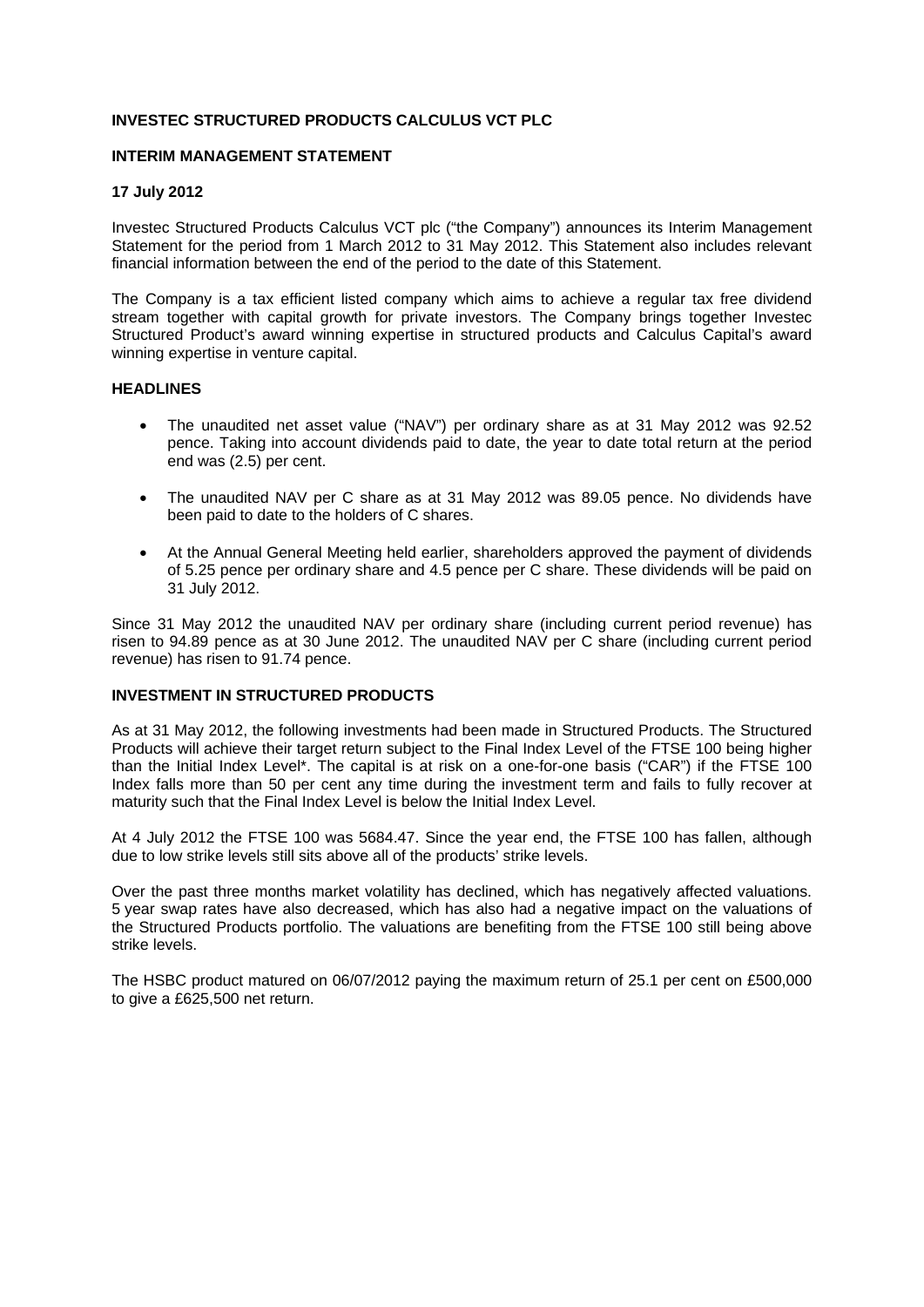# **Ordinary Share Fund:**

| <b>Issuer</b>                                               | <b>Strike</b><br>Date | <b>FTSE 100</b><br><b>Initial</b><br><b>Index</b><br>Level | <b>Notional</b><br><b>Investment</b> | <b>Purchase</b><br><b>Price</b> | <b>Maturity</b><br>Date | <b>Return/ Capital at Risk</b><br>(CAR)                               |
|-------------------------------------------------------------|-----------------------|------------------------------------------------------------|--------------------------------------|---------------------------------|-------------------------|-----------------------------------------------------------------------|
| <b>Royal Bank of</b><br><b>Scotland plc</b>                 | 05/05/2010            | 5,341.93                                                   | £275,000                             | £0.96                           | 12/05/2015              | 162.5% if FTSE 100<br>higher*; CAR if FTSE 100<br>falls more than 50% |
| <b>Investec Bank</b><br>plc                                 | 14/05/2010            | 5,262.85                                                   | £500,000                             | £0.98                           | 19/11/2015              | 185% if FTSE 100<br>higher*; CAR if FTSE 100<br>falls more than 50%   |
| <b>Abbey National</b><br><b>Treasury</b><br>Services plc    | 25/05/2010            | 4,940.68                                                   | £350,000                             | £0.99                           | 18/11/2015              | 185% if FTSE 100<br>higher*; CAR if FTSE 100<br>falls more than 50%   |
| <b>Morgan Stanley</b>                                       | 10/06/2010            | 5,132.50                                                   | £500,000                             | £1.00                           | 17/12/2012              | 134% if FTSE 100<br>higher*; CAR if FTSE 100<br>falls more than 50%   |
| <b>Abbey National</b><br><b>Treasury</b><br><b>Services</b> | 03/08/2011            | 5,584.51                                                   | £50,000                              | £1.00                           | 05/02/2014              | 126% if FTSE 100*<br>higher; CAR if falls more<br>than $50%$          |

*Matured* 

| <b>HSBC Bank plc</b>              | 01/07/2010 | 4.805.75 | £500,000 | £1.00 | 06/07/2012 | 125.1% if FTSE 100<br>higher*; CAR if FTSE 100<br>falls more than 50% |
|-----------------------------------|------------|----------|----------|-------|------------|-----------------------------------------------------------------------|
| The Royal Bank<br>of Scotland plc | 18/03/2011 | 5.718.13 | £50.000  | £1.00 | 20/03/2017 | Autocallable 10.5% p.a.;<br>CAR if FTSE 100 falls<br>more than 50%    |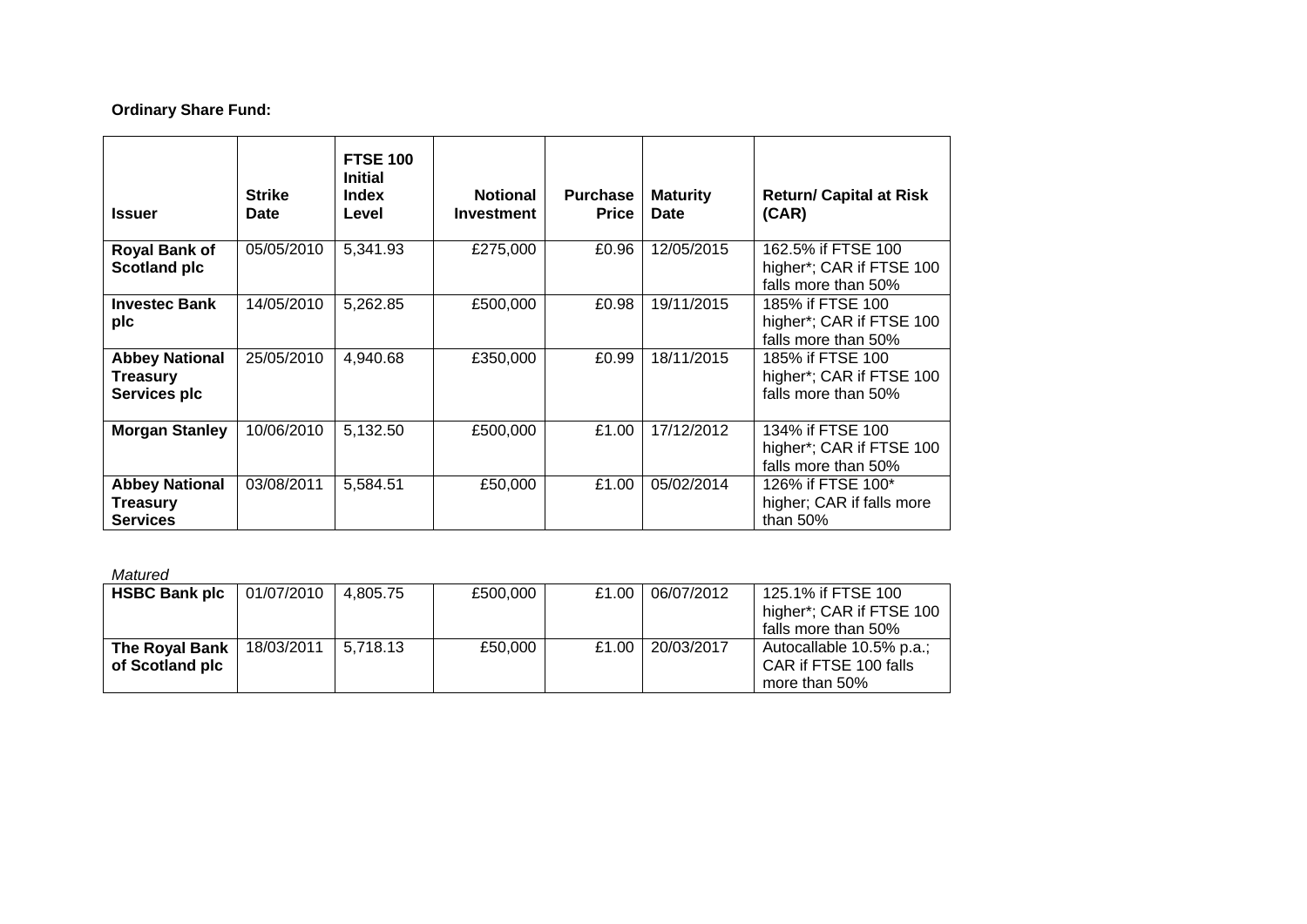# **C Share Fund:**

| <b>Issuer</b>                                               | <b>Strike Date</b> | <b>FTSE 100</b><br><b>Initial</b><br><b>Index</b><br>Level | <b>Notional</b><br><b>Investment</b> | <b>Purchase</b><br>Price | <b>Maturity</b><br>Date | <b>Return/ Capital at Risk</b><br>(CAR)                             |
|-------------------------------------------------------------|--------------------|------------------------------------------------------------|--------------------------------------|--------------------------|-------------------------|---------------------------------------------------------------------|
| <b>Investec Bank</b><br>plc                                 | 05/08/2011         | 5,246.99                                                   | £450,000                             | £1.00                    | 10/03/2017              | 182% if FTSE 100*<br>higher; CAR if FTSE 100<br>falls more than 50% |
| <b>Abbey National</b><br><b>Treasury</b><br><b>Services</b> | 03/08/2011         | 5,584.51                                                   | £200,000                             | £1.00                    | 05/02/2014              | 126% if FTSE 100*<br>higher; CAR if falls more<br>than $50\%$       |
| Nomura Bank<br><b>International</b>                         | 28/05/2010         | 5,188.43                                                   | £350,000                             | £1.2625                  | 20/02/2013              | 137% if FTSE 100<br>higher*; CAR if FTSE 100<br>falls more than 50% |

Matured

| <b>The Roval Bank</b> I | 18/03/2011 | 5.718.13 | £200.000 | £1.00 | 20/03/2017 | Autocallable 10.5% p.a.; |
|-------------------------|------------|----------|----------|-------|------------|--------------------------|
| of Scotland plc         |            |          |          |       |            | CAR if FTSE 100 falls    |
|                         |            |          |          |       |            | more than 50%            |

\*The Final Index Level is calculated using 'averaging', meaning that the average of the closing levels of the FTSE 100 is taken on each Business Day over the last 2-6 months of the Structured Product plan term (the length of the averaging period differs for each plan). The use of averaging to calculate the return can reduce adverse effects of a falling market or sudden market falls shortly before maturity. Equally, it can reduce the benefits of an increasing market or sudden market rises shortly before maturity.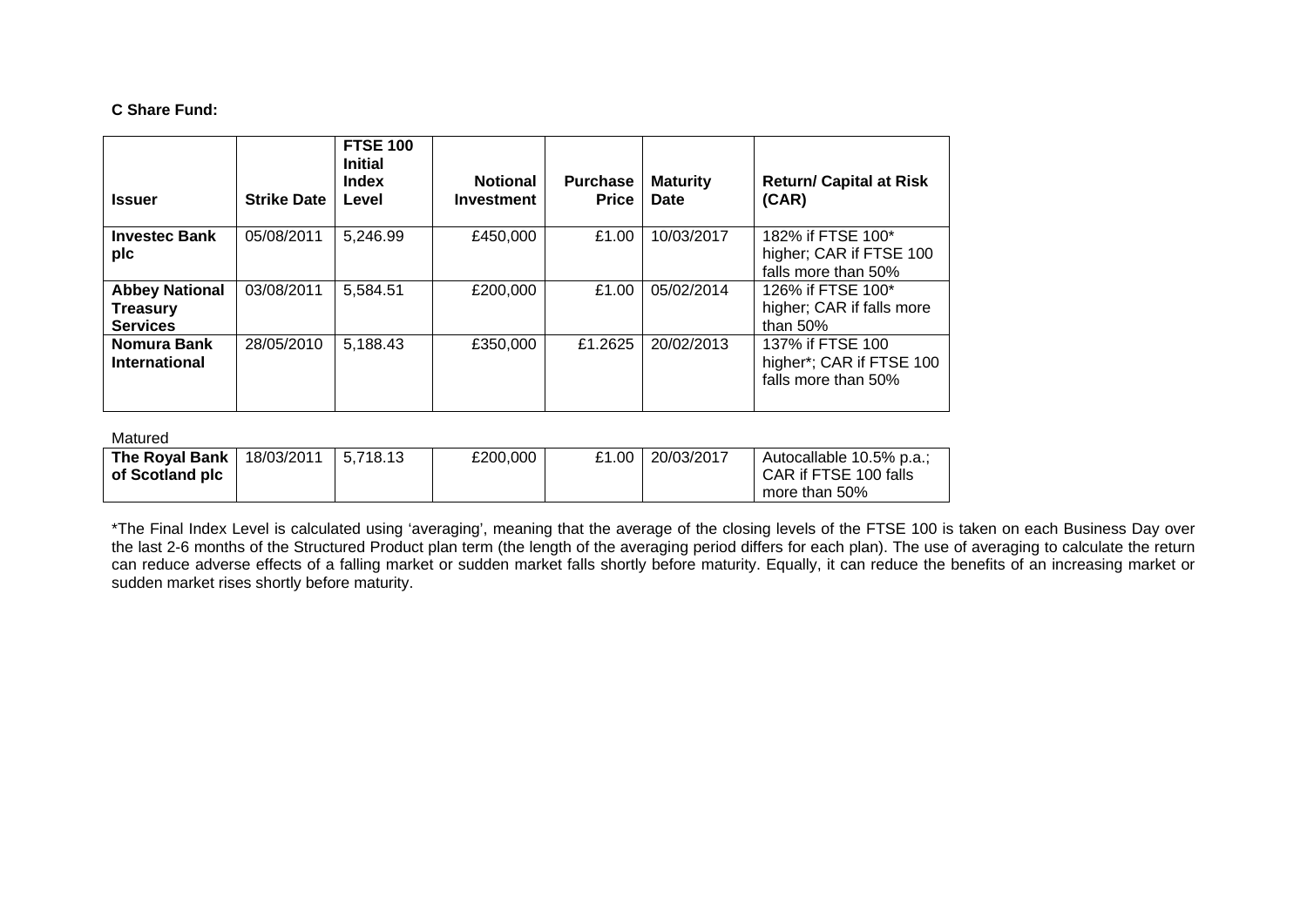The total amount invested in Structured Products in the Ordinary Share Fund as at 31 May 2012 was £2,149,980, representing 47.48 per cent. of net funds raised.

The total amount invested in Structured Products in the C Share Fund as at 31 May 2012 was £993,000, representing 54.51 per cent. of net funds raised.

### **VENTURE CAPITAL INVESTMENTS**

During the quarter to 31 May 2012, the Company invested £175,000 and £75,000 on behalf of the Ordinary and C Share Funds, respectively in Participate Sport Limited. Participate, now renamed Human Race Group Limited, is the UK's largest and most diversified provider of mass participation sports events and delivers over 55 events to over 100,000 participants of all ages and abilities. As agreed at the time of the original investment, a further £125,000 and £75,000 will be invested as loan stock shortly on behalf of the Ordinary and C Share Funds, respectively. A full provision was made against the investment in Heritage House after the company was placed into administration following a decision by the Clydesdale bank to withdraw the company's overdraft facility.

The Venture Capital Investments at 31 May 2012 are shown below.

| <b>Ordinary Share Fund</b><br><b>Sector</b>              |                        | Cost     | <b>Valuation</b> | % of total portfolio |
|----------------------------------------------------------|------------------------|----------|------------------|----------------------|
| <b>Terrain Energy Limited</b>                            |                        |          |                  |                      |
| Ordinary equity                                          |                        | £100,000 | £113,000         |                      |
| Loan stock                                               | Energy                 | £200,000 | £200,000         |                      |
| Total                                                    |                        | £300,000 | £313,000         | 7.6%                 |
| <b>Lime Technology Limited</b>                           |                        |          |                  |                      |
| Ordinary equity                                          | Low carbon<br>building | £57,386  | £29,660          |                      |
| Loan stock                                               | material               | £250,000 | £250,000         |                      |
| Total                                                    |                        | £307,386 | £279,660         | 6.79%                |
| <b>MicroEnergy Generation</b><br><b>Services Limited</b> |                        |          |                  |                      |
| Ordinary equity                                          | Alternative            | £150,000 | £150,000         |                      |
| Loan stock                                               | energy                 | £150,000 | £150,000         |                      |
| Total                                                    |                        | £300,000 | £300,000         | 7.28%                |
| <b>Heritage House Media</b><br>Limited                   |                        |          |                  |                      |
| Ordinary equity                                          |                        | £22,065  | £0               |                      |
| Loan stock                                               | Digital Media          | £76,827  | £0               |                      |
| Deferred shares                                          |                        | £26,196  | £0               |                      |
| Total                                                    |                        | £125,088 | £0               | 0.00%                |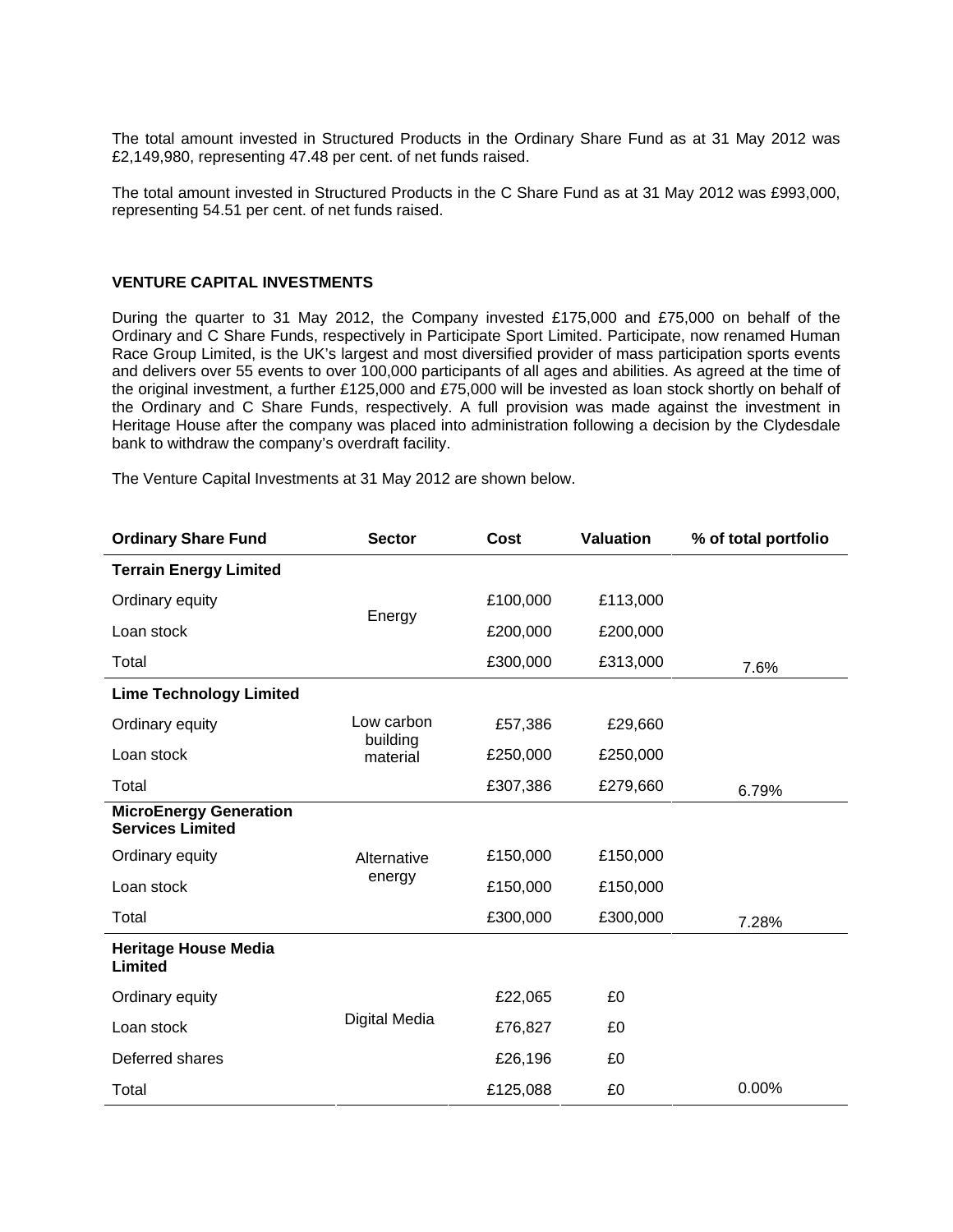| <b>Participate Sport Limited</b>                        |                    |             |                  |                      |
|---------------------------------------------------------|--------------------|-------------|------------------|----------------------|
| Ordinary equity                                         | Sports             | £100,000    | £100,000         |                      |
| Loan stock                                              |                    | £75,000     | £75,000          |                      |
| Total                                                   |                    | £175,000    | £175,000         | 4.25%                |
| <b>Secure Electrans Limited</b>                         |                    |             |                  |                      |
| Ordinary equity                                         |                    | £100,000    | £100,000         |                      |
| Total                                                   |                    | £100,000    | £100,000         | 2.43%                |
| <b>Viscount Safe Custody</b><br><b>Services Limited</b> |                    |             |                  |                      |
| Ordinary equity                                         | Safe<br>depository | £90,000     | £90,000          |                      |
| Loan stock                                              | services           | £100,000    | £100,000         |                      |
| Total                                                   |                    | £190,000    | £190,000         | 4.61%                |
|                                                         |                    |             |                  |                      |
| <b>C Share Fund</b>                                     | <b>Sector</b>      | <b>Cost</b> | <b>Valuation</b> | % of total portfolio |
| <b>Terrain Energy Limited</b>                           |                    |             |                  |                      |
| Ordinary equity                                         | Energy             | £45,000     | £47,460          |                      |
| Loan stock                                              |                    | £45,000     | £45,000          |                      |
| Total                                                   |                    | £90,000     | £92,460          | 5.9%                 |
| <b>Heritage House Media</b><br>Limited                  |                    |             |                  |                      |
| Ordinary equity                                         |                    | £11,033     | £0               |                      |
| Loan stock                                              | Digital media      | £38,413     | £0               |                      |
| Deferred shares                                         |                    | £13,098     | £0               |                      |
| Total                                                   |                    | £62,544     | £0               | 0.00%                |
| <b>Participate Sport Limited</b>                        |                    |             |                  |                      |
| Ordinary equity                                         | Sports             | £50,000     | £50,000          |                      |
| Loan stock                                              |                    | £25,000     | £25,000          |                      |
| Total                                                   |                    | £75,000     | £75,000          | 4.77%                |
| <b>Secure Electrans Limited</b>                         |                    |             |                  |                      |
| Ordinary equity                                         |                    | £50,000     | £50,000          |                      |
| Total                                                   |                    | £50,000     | £50,000          | 3.18%                |
| Vinnaunt Cafe Cuntady                                   |                    |             |                  |                      |

**Viscount Safe Custody Services Limited**